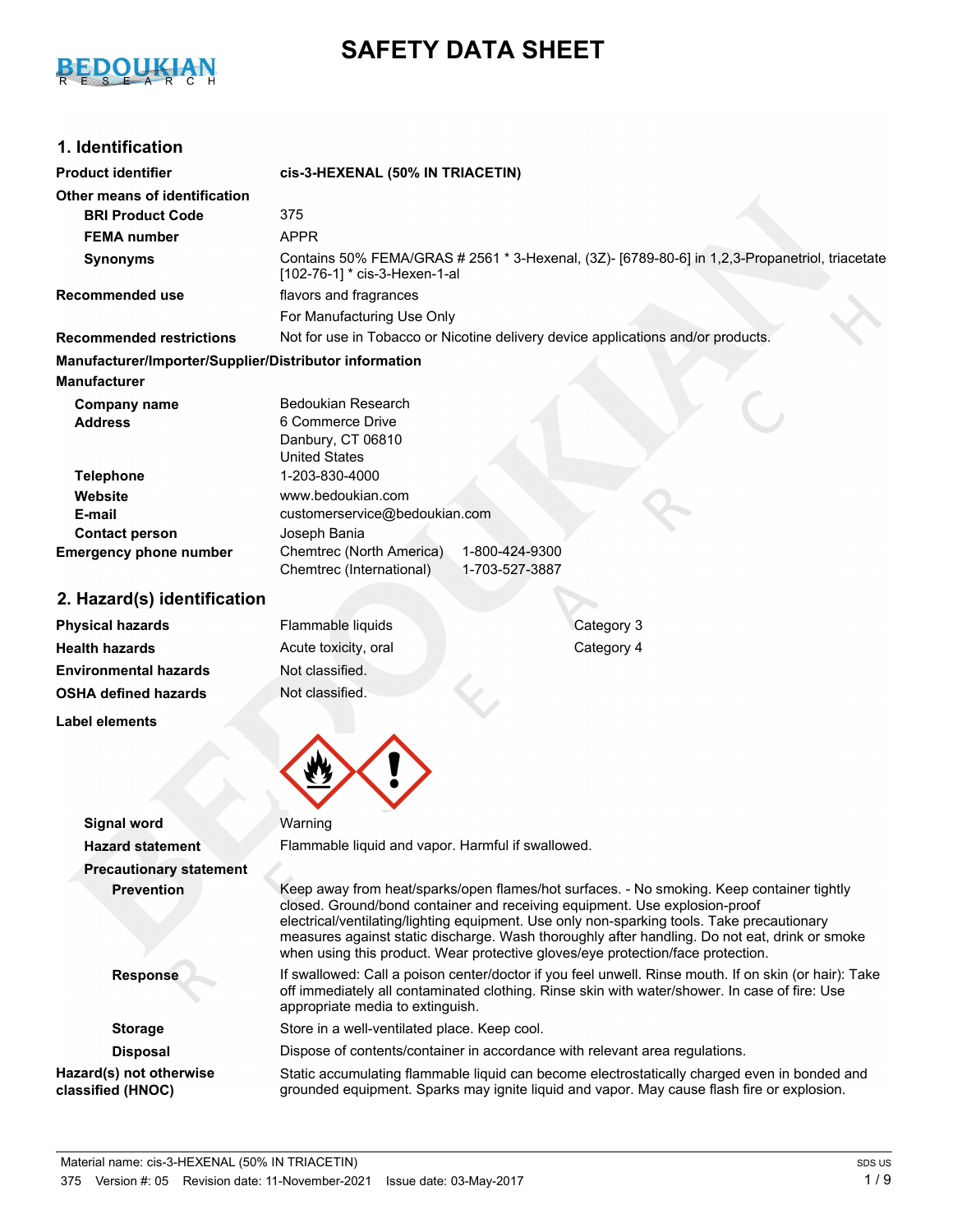**Supplemental information** 100% of the mixture consists of component(s) of unknown acute inhalation toxicity. 100% of the mixture consists of component(s) of unknown acute hazards to the aquatic environment. 100% of the mixture consists of component(s) of unknown long-term hazards to the aquatic environment.

#### **3. Composition/information on ingredients**

| <b>Mixtures</b>                                                              |                                                                                                                                                                                                                                                                                                                                                                                                                                                                                                                                                                                                                                                                                                                                                             |                   |      |
|------------------------------------------------------------------------------|-------------------------------------------------------------------------------------------------------------------------------------------------------------------------------------------------------------------------------------------------------------------------------------------------------------------------------------------------------------------------------------------------------------------------------------------------------------------------------------------------------------------------------------------------------------------------------------------------------------------------------------------------------------------------------------------------------------------------------------------------------------|-------------------|------|
| <b>Chemical name</b>                                                         | Common name and synonyms                                                                                                                                                                                                                                                                                                                                                                                                                                                                                                                                                                                                                                                                                                                                    | <b>CAS number</b> | %    |
| cis-3-HEXENAL (NEAT)                                                         | 3-Hexenal, (3Z)-<br>cis-3-Hexen-1-al                                                                                                                                                                                                                                                                                                                                                                                                                                                                                                                                                                                                                                                                                                                        | 6789-80-6         | 50   |
| <b>TRIACETIN</b>                                                             | 1,2,3-Propanetriol, triacetate<br>Glycerin triacetate<br>Glyceryl triacetate                                                                                                                                                                                                                                                                                                                                                                                                                                                                                                                                                                                                                                                                                | 102-76-1          | 50   |
| <b>Stabilizers</b>                                                           |                                                                                                                                                                                                                                                                                                                                                                                                                                                                                                                                                                                                                                                                                                                                                             |                   |      |
| <b>Chemical name</b>                                                         | Common name and synonyms                                                                                                                                                                                                                                                                                                                                                                                                                                                                                                                                                                                                                                                                                                                                    | <b>CAS number</b> | %    |
| synthetic alpha tocopherol                                                   |                                                                                                                                                                                                                                                                                                                                                                                                                                                                                                                                                                                                                                                                                                                                                             | 10191-41-0        | 0.25 |
|                                                                              | *Designates that a specific chemical identity and/or percentage of composition has been withheld as a trade secret.                                                                                                                                                                                                                                                                                                                                                                                                                                                                                                                                                                                                                                         |                   |      |
| <b>Composition comments</b>                                                  | Occupational Exposure Limits for stabilizers are listed in Section 8.                                                                                                                                                                                                                                                                                                                                                                                                                                                                                                                                                                                                                                                                                       |                   |      |
| 4. First-aid measures                                                        |                                                                                                                                                                                                                                                                                                                                                                                                                                                                                                                                                                                                                                                                                                                                                             |                   |      |
| <b>Inhalation</b>                                                            | Move to fresh air. Call a physician if symptoms develop or persist.                                                                                                                                                                                                                                                                                                                                                                                                                                                                                                                                                                                                                                                                                         |                   |      |
| <b>Skin contact</b>                                                          | Take off immediately all contaminated clothing. Rinse skin with water/shower. Get medical<br>attention if irritation develops and persists.                                                                                                                                                                                                                                                                                                                                                                                                                                                                                                                                                                                                                 |                   |      |
| Eye contact                                                                  | Immediately flush eyes with plenty of water for at least 15 minutes. Remove contact lenses, if<br>present and easy to do. Get medical attention if irritation develops and persists.                                                                                                                                                                                                                                                                                                                                                                                                                                                                                                                                                                        |                   |      |
| Ingestion                                                                    | Rinse mouth. If vomiting occurs, keep head low so that stomach content doesn't get into the lungs.<br>Get medical advice/attention if you feel unwell.                                                                                                                                                                                                                                                                                                                                                                                                                                                                                                                                                                                                      |                   |      |
| <b>Most important</b><br>symptoms/effects, acute and<br>delayed              | Direct contact with eyes may cause temporary irritation.                                                                                                                                                                                                                                                                                                                                                                                                                                                                                                                                                                                                                                                                                                    |                   |      |
| Indication of immediate<br>medical attention and special<br>treatment needed | Provide general supportive measures and treat symptomatically. Thermal burns: Flush with water<br>immediately. While flushing, remove clothes which do not adhere to affected area. Call an<br>ambulance. Continue flushing during transport to hospital. Keep victim warm. Keep victim under<br>observation. Symptoms may be delayed.                                                                                                                                                                                                                                                                                                                                                                                                                      |                   |      |
| <b>General information</b>                                                   | Take off all contaminated clothing immediately. Ensure that medical personnel are aware of the<br>material(s) involved, and take precautions to protect themselves. Show this safety data sheet to<br>the doctor in attendance. Wash contaminated clothing before reuse.                                                                                                                                                                                                                                                                                                                                                                                                                                                                                    |                   |      |
| 5. Fire-fighting measures                                                    |                                                                                                                                                                                                                                                                                                                                                                                                                                                                                                                                                                                                                                                                                                                                                             |                   |      |
| Suitable extinguishing media                                                 | Water fog. Foam. Carbon dioxide (CO2). Dry chemical powder, carbon dioxide, sand or earth may<br>be used for small fires only.                                                                                                                                                                                                                                                                                                                                                                                                                                                                                                                                                                                                                              |                   |      |
| Unsuitable extinguishing                                                     | Do not use water jet as an extinguisher, as this will spread the fire.                                                                                                                                                                                                                                                                                                                                                                                                                                                                                                                                                                                                                                                                                      |                   |      |
| media                                                                        |                                                                                                                                                                                                                                                                                                                                                                                                                                                                                                                                                                                                                                                                                                                                                             |                   |      |
| Specific hazards arising from<br>the chemical                                | Vapors may form explosive mixtures with air. Vapors may travel considerable distance to a source<br>of ignition and flash back. This product is a poor conductor of electricity and can become<br>electrostatically charged. If sufficient charge is accumulated, ignition of flammable mixtures can<br>occur. To reduce potential for static discharge, use proper bonding and grounding procedures.<br>This liquid may accumulate static electricity when filling properly grounded containers. Static<br>electricity accumulation may be significantly increased by the presence of small quantities of water<br>or other contaminants. Material will float and may ignite on surface of water. During fire, gases<br>hazardous to health may be formed. |                   |      |
| Special protective equipment<br>and precautions for firefighters             | Self-contained breathing apparatus and full protective clothing must be worn in case of fire.                                                                                                                                                                                                                                                                                                                                                                                                                                                                                                                                                                                                                                                               |                   |      |
| <b>Fire fighting</b><br>equipment/instructions                               | In case of fire and/or explosion do not breathe fumes. Move containers from fire area if you can do<br>so without risk.                                                                                                                                                                                                                                                                                                                                                                                                                                                                                                                                                                                                                                     |                   |      |
| <b>Specific methods</b>                                                      | Use standard firefighting procedures and consider the hazards of other involved materials.                                                                                                                                                                                                                                                                                                                                                                                                                                                                                                                                                                                                                                                                  |                   |      |
| <b>General fire hazards</b>                                                  | Flammable liquid and vapor.                                                                                                                                                                                                                                                                                                                                                                                                                                                                                                                                                                                                                                                                                                                                 |                   |      |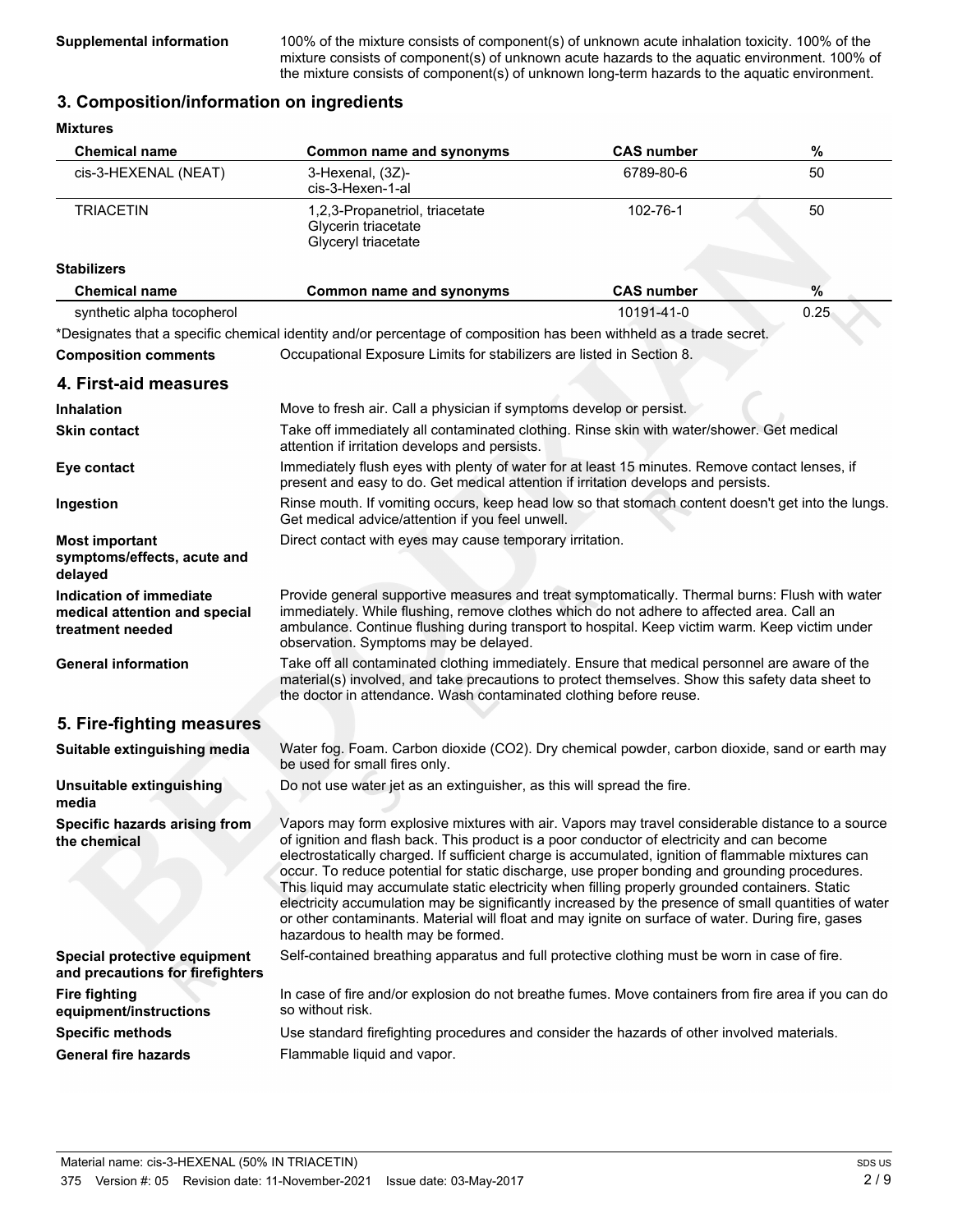#### **6. Accidental release measures**

| Personal precautions,<br>protective equipment and<br>emergency procedures | Keep unnecessary personnel away. Keep people away from and upwind of spill/leak. Eliminate all<br>ignition sources (no smoking, flares, sparks, or flames in immediate area). Wear appropriate<br>protective equipment and clothing during clean-up. Do not touch damaged containers or spilled<br>material unless wearing appropriate protective clothing. Ventilate closed spaces before entering<br>them. Use appropriate containment to avoid environmental contamination. Transfer by mechanical<br>means such as vacuum truck to a salvage tank or other suitable container for recovery or safe<br>disposal. Local authorities should be advised if significant spillages cannot be contained. For<br>personal protection, see section 8 of the SDS. For personal protection, see section 8 of the SDS.                                                                                                                                                                                                                                                                       |
|---------------------------------------------------------------------------|--------------------------------------------------------------------------------------------------------------------------------------------------------------------------------------------------------------------------------------------------------------------------------------------------------------------------------------------------------------------------------------------------------------------------------------------------------------------------------------------------------------------------------------------------------------------------------------------------------------------------------------------------------------------------------------------------------------------------------------------------------------------------------------------------------------------------------------------------------------------------------------------------------------------------------------------------------------------------------------------------------------------------------------------------------------------------------------|
| <b>Methods and materials for</b><br>containment and cleaning up           | Eliminate all ignition sources (no smoking, flares, sparks, or flames in immediate area). Keep<br>combustibles (wood, paper, oil, etc.) away from spilled material. Take precautionary measures<br>against static discharge. Use only non-sparking tools.                                                                                                                                                                                                                                                                                                                                                                                                                                                                                                                                                                                                                                                                                                                                                                                                                            |
|                                                                           | Large Spills: Stop the flow of material, if this is without risk. Dike the spilled material, where this is<br>possible. Use a non-combustible material like vermiculite, sand or earth to soak up the product<br>and place into a container for later disposal. Following product recovery, flush area with water.                                                                                                                                                                                                                                                                                                                                                                                                                                                                                                                                                                                                                                                                                                                                                                   |
|                                                                           | Small Spills: Absorb with earth, sand or other non-combustible material and transfer to containers<br>for later disposal. Wipe up with absorbent material (e.g. cloth, fleece). Clean surface thoroughly to<br>remove residual contamination.                                                                                                                                                                                                                                                                                                                                                                                                                                                                                                                                                                                                                                                                                                                                                                                                                                        |
|                                                                           | Never return spills to original containers for re-use. For waste disposal, see section 13 of the SDS.<br>For waste disposal, see section 13 of the SDS.                                                                                                                                                                                                                                                                                                                                                                                                                                                                                                                                                                                                                                                                                                                                                                                                                                                                                                                              |
| <b>Environmental precautions</b>                                          | Avoid discharge into drains, water courses or onto the ground. Use appropriate containment to<br>avoid environmental contamination.                                                                                                                                                                                                                                                                                                                                                                                                                                                                                                                                                                                                                                                                                                                                                                                                                                                                                                                                                  |
| 7. Handling and storage                                                   |                                                                                                                                                                                                                                                                                                                                                                                                                                                                                                                                                                                                                                                                                                                                                                                                                                                                                                                                                                                                                                                                                      |
| <b>Precautions for safe handling</b>                                      | Do not handle, store or open near an open flame, sources of heat or sources of ignition. Protect<br>material from direct sunlight. Explosion-proof general and local exhaust ventilation. Minimize fire<br>risks from flammable and combustible materials (including combustible dust and static<br>accumulating liquids) or dangerous reactions with incompatible materials. Handling operations that<br>can promote accumulation of static charges include but are not limited to: mixing, filtering,<br>pumping at high flow rates, splash filling, creating mists or sprays, tank and container filling, tank<br>cleaning, sampling, gauging, switch loading, vacuum truck operations. Take precautionary<br>measures against static discharges. All equipment used when handling the product must be<br>grounded. Use non-sparking tools and explosion-proof equipment. Do not taste or swallow. When<br>using, do not eat, drink or smoke. Wear appropriate personal protective equipment. Wash hands<br>thoroughly after handling. Observe good industrial hygiene practices. |
|                                                                           | For additional information on equipment bonding and grounding, refer to the Canadian Electrical<br>Code in Canada, (CSA C22.1), or the American Petroleum Institute (API) Recommended Practice<br>2003, "Protection Against Ignitions Arising out of Static, Lightning, and Stray Currents" or National<br>Fire Protection Association (NFPA) 77, "Recommended Practice on Static Electricity" or National<br>Fire Protection Association (NFPA) 70, "National Electrical Code".                                                                                                                                                                                                                                                                                                                                                                                                                                                                                                                                                                                                     |
| <b>Conditions for safe storage,</b><br>including any incompatibilities    | Keep away from heat, sparks and open flame. Prevent electrostatic charge build-up by using<br>common bonding and grounding techniques. Eliminate sources of ignition. Avoid spark promoters.<br>Ground/bond container and equipment. These alone may be insufficient to remove static<br>electricity. Store in a cool, dry place out of direct sunlight. Store in original tightly closed container.<br>Store in a well-ventilated place. Keep in an area equipped with sprinklers. Store away from<br>incompatible materials (see Section 10 of the SDS). Store away from incompatible materials (see<br>Section 10 of the SDS). Store tightly sealed under inert gas below 0 deg. C Recommended<br>Packaging: Glass or Aluminum.                                                                                                                                                                                                                                                                                                                                                   |
| 8. Exposure controls/personal protection                                  |                                                                                                                                                                                                                                                                                                                                                                                                                                                                                                                                                                                                                                                                                                                                                                                                                                                                                                                                                                                                                                                                                      |
| <b>Occupational exposure limits</b>                                       | This mixture has no ingredients that have PEL, TLV, or other recommended exposure limit.                                                                                                                                                                                                                                                                                                                                                                                                                                                                                                                                                                                                                                                                                                                                                                                                                                                                                                                                                                                             |
| <b>Biological limit values</b>                                            | No biological exposure limits noted for the ingredient(s).                                                                                                                                                                                                                                                                                                                                                                                                                                                                                                                                                                                                                                                                                                                                                                                                                                                                                                                                                                                                                           |
| Appropriate engineering<br>controls                                       | Explosion-proof general and local exhaust ventilation.                                                                                                                                                                                                                                                                                                                                                                                                                                                                                                                                                                                                                                                                                                                                                                                                                                                                                                                                                                                                                               |
| <b>Eye/face protection</b>                                                | Individual protection measures, such as personal protective equipment<br>Face shield is recommended. Wear safety glasses with side shields (or goggles).                                                                                                                                                                                                                                                                                                                                                                                                                                                                                                                                                                                                                                                                                                                                                                                                                                                                                                                             |
| <b>Skin protection</b><br><b>Hand protection</b>                          | Wear appropriate chemical resistant gloves.                                                                                                                                                                                                                                                                                                                                                                                                                                                                                                                                                                                                                                                                                                                                                                                                                                                                                                                                                                                                                                          |
| <b>Other</b>                                                              | Wear suitable protective clothing.                                                                                                                                                                                                                                                                                                                                                                                                                                                                                                                                                                                                                                                                                                                                                                                                                                                                                                                                                                                                                                                   |
|                                                                           |                                                                                                                                                                                                                                                                                                                                                                                                                                                                                                                                                                                                                                                                                                                                                                                                                                                                                                                                                                                                                                                                                      |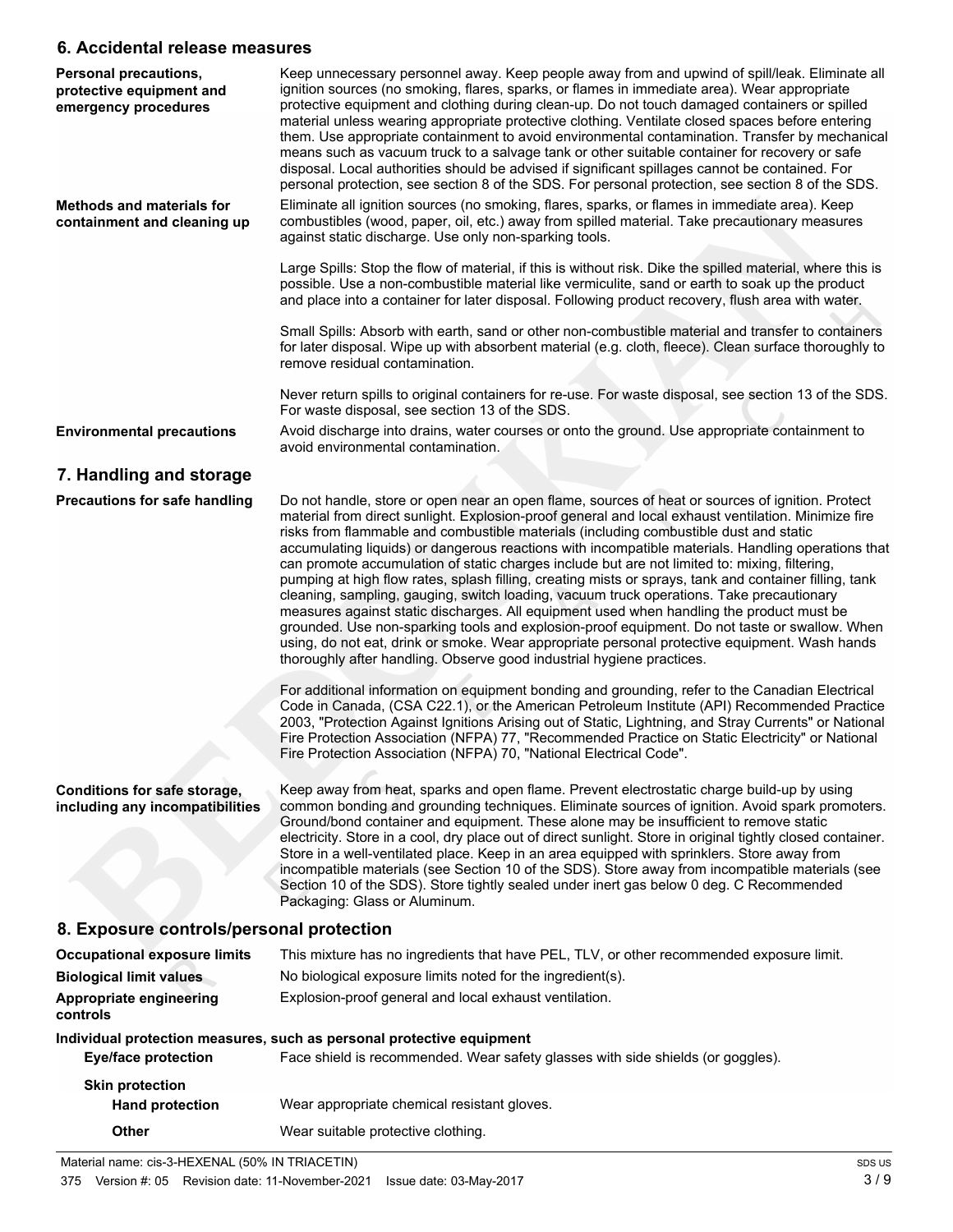| <b>Respiratory protection</b>     | If engineering controls do not maintain airborne concentrations below recommended exposure<br>limits (where applicable) or to an acceptable level (in countries where exposure limits have not<br>been established), an approved respirator must be worn.                           |
|-----------------------------------|-------------------------------------------------------------------------------------------------------------------------------------------------------------------------------------------------------------------------------------------------------------------------------------|
| <b>Thermal hazards</b>            | Wear appropriate thermal protective clothing, when necessary.                                                                                                                                                                                                                       |
| General hygiene<br>considerations | When using do not smoke. Keep away from food and drink. Always observe good personal<br>hygiene measures, such as washing after handling the material and before eating, drinking, and/or<br>smoking. Routinely wash work clothing and protective equipment to remove contaminants. |

### **9. Physical and chemical properties**

| Appearance                                        |                                                                                                                                                   |  |
|---------------------------------------------------|---------------------------------------------------------------------------------------------------------------------------------------------------|--|
| <b>Physical state</b>                             | Liquid.                                                                                                                                           |  |
| Color                                             | Colorless                                                                                                                                         |  |
| Odor                                              | powerful, green, grassy apple-like odor.                                                                                                          |  |
| <b>Odor threshold</b>                             | Not available.                                                                                                                                    |  |
| pH                                                | Not available.                                                                                                                                    |  |
| Melting point/freezing point                      | 37.4 °F (3 °C) estimated                                                                                                                          |  |
| Initial boiling point and boiling<br>range        | Not available.                                                                                                                                    |  |
| <b>Flash point</b>                                | 96 °F (36 °C) Closed Cup                                                                                                                          |  |
| <b>Evaporation rate</b>                           | Not available.                                                                                                                                    |  |
| Flammability (solid, gas)                         | Not applicable.                                                                                                                                   |  |
| Upper/lower flammability or explosive limits      |                                                                                                                                                   |  |
| <b>Flammability limit - lower</b><br>$(\%)$       | Not available.                                                                                                                                    |  |
| <b>Flammability limit - upper</b><br>$(\% )$      | Not available.                                                                                                                                    |  |
| Explosive limit - lower (%)                       | Not available.                                                                                                                                    |  |
| Explosive limit - upper (%)                       | Not available.                                                                                                                                    |  |
| Vapor pressure                                    | 5.6 hPa estimated                                                                                                                                 |  |
| <b>Vapor density</b>                              | Not available.                                                                                                                                    |  |
| <b>Relative density</b>                           | Not available.                                                                                                                                    |  |
| Solubility(ies)                                   |                                                                                                                                                   |  |
| <b>Solubility (water)</b>                         | Not available.                                                                                                                                    |  |
| <b>Partition coefficient</b><br>(n-octanol/water) | Not available.                                                                                                                                    |  |
| <b>Auto-ignition temperature</b>                  | 812 °F (433.33 °C) estimated                                                                                                                      |  |
| <b>Decomposition temperature</b>                  | Not available.                                                                                                                                    |  |
| <b>Viscosity</b>                                  | Not available.                                                                                                                                    |  |
| <b>Other information</b>                          |                                                                                                                                                   |  |
| <b>Density</b>                                    | 0.981 g/cm3 estimated                                                                                                                             |  |
| <b>Explosive properties</b>                       | Not explosive.                                                                                                                                    |  |
| <b>Flammability class</b>                         | Flammable IC estimated                                                                                                                            |  |
| <b>Oxidizing properties</b>                       | Not oxidizing.                                                                                                                                    |  |
| 10. Stability and reactivity                      |                                                                                                                                                   |  |
| Reactivity                                        | The product is stable and non-reactive under normal conditions of use, storage and transport.                                                     |  |
| <b>Chemical stability</b>                         | Material is stable under normal conditions.                                                                                                       |  |
| <b>Possibility of hazardous</b><br>reactions      | Hazardous polymerization does not occur.                                                                                                          |  |
| <b>Conditions to avoid</b>                        | Avoid heat, sparks, open flames and other ignition sources. Avoid temperatures exceeding the<br>flash point. Contact with incompatible materials. |  |
| Incompatible materials                            | Strong oxidizing agents.                                                                                                                          |  |
| <b>Hazardous decomposition</b><br>products        | No hazardous decomposition products are known.                                                                                                    |  |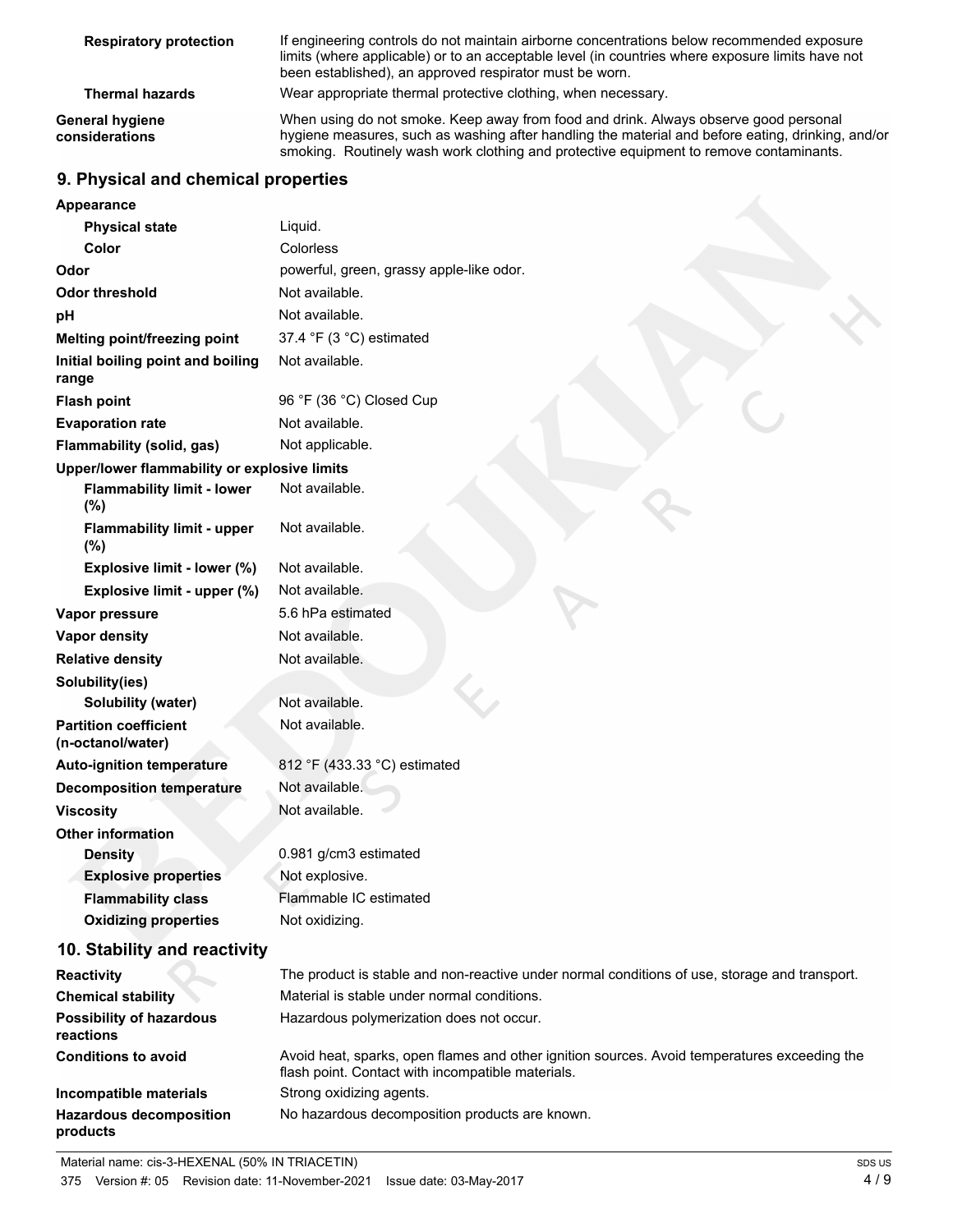## **11. Toxicological information**

#### **Information on likely routes of exposure**

| <b>Inhalation</b>                                                                  | No adverse effects due to inhalation are expected.                              |                                                           |                                                                |  |
|------------------------------------------------------------------------------------|---------------------------------------------------------------------------------|-----------------------------------------------------------|----------------------------------------------------------------|--|
| <b>Skin contact</b>                                                                | No adverse effects due to skin contact are expected.                            |                                                           |                                                                |  |
| Eye contact                                                                        |                                                                                 | Direct contact with eyes may cause temporary irritation.  |                                                                |  |
| Ingestion                                                                          | Harmful if swallowed.                                                           |                                                           |                                                                |  |
| Symptoms related to the<br>physical, chemical and<br>toxicological characteristics | Direct contact with eyes may cause temporary irritation.                        |                                                           |                                                                |  |
| Information on toxicological effects                                               |                                                                                 |                                                           |                                                                |  |
| <b>Acute toxicity</b>                                                              | Harmful if swallowed.                                                           |                                                           |                                                                |  |
| <b>Product</b>                                                                     | <b>Species</b>                                                                  |                                                           | <b>Test Results</b>                                            |  |
| cis-3-HEXENAL (50% IN TRIACETIN)                                                   |                                                                                 |                                                           |                                                                |  |
| <b>Acute</b>                                                                       |                                                                                 |                                                           |                                                                |  |
| <b>Dermal</b>                                                                      |                                                                                 |                                                           |                                                                |  |
| Liquid                                                                             |                                                                                 |                                                           |                                                                |  |
| LD50                                                                               | Rabbit                                                                          |                                                           | 3700 mg/kg Material tested: cis-3-Hexenal<br>50% in Triacetin. |  |
| Oral                                                                               |                                                                                 |                                                           |                                                                |  |
| Liquid                                                                             |                                                                                 |                                                           |                                                                |  |
| LD50                                                                               | Rat                                                                             |                                                           | 1560 mg/kg Material tested: cis-3-Hexenal<br>50% in Triacetin. |  |
| <b>Components</b>                                                                  | <b>Species</b>                                                                  |                                                           | <b>Test Results</b>                                            |  |
| cis-3-HEXENAL (NEAT) (CAS 6789-80-6)                                               |                                                                                 |                                                           |                                                                |  |
| <b>Acute</b>                                                                       |                                                                                 |                                                           |                                                                |  |
| <b>Dermal</b>                                                                      |                                                                                 |                                                           |                                                                |  |
| Liquid                                                                             |                                                                                 |                                                           |                                                                |  |
| LD50                                                                               | Rabbit                                                                          |                                                           | 3700 mg/kg Result for cis-3-Hexenal 50%<br>in Triacetin.       |  |
| Oral                                                                               |                                                                                 |                                                           |                                                                |  |
| Liquid                                                                             |                                                                                 |                                                           |                                                                |  |
| LD50                                                                               | Rat                                                                             |                                                           | 1560 mg/kg Result for cis-3-Hexenal 50%<br>in Triacetin.       |  |
| <b>TRIACETIN (CAS 102-76-1)</b>                                                    |                                                                                 |                                                           |                                                                |  |
| <b>Acute</b>                                                                       |                                                                                 |                                                           |                                                                |  |
| Oral                                                                               |                                                                                 |                                                           |                                                                |  |
| Liquid                                                                             |                                                                                 |                                                           |                                                                |  |
| LD50                                                                               | Rat                                                                             |                                                           | > 3000 mg/kg                                                   |  |
| LD50                                                                               | Rat                                                                             |                                                           | 3000 mg/kg                                                     |  |
|                                                                                    |                                                                                 |                                                           |                                                                |  |
|                                                                                    | * Estimates for product may be based on additional component data not shown.    |                                                           |                                                                |  |
| <b>Skin corrosion/irritation</b>                                                   | Prolonged skin contact may cause temporary irritation.                          |                                                           |                                                                |  |
| <b>Irritation Corrosion - Skin</b><br>cis-3-HEXENAL (NEAT)                         | 2 % Patch test, Vehicle Petrolatum.                                             |                                                           |                                                                |  |
|                                                                                    | Result: No irritation observed.<br>Species: Human<br>Organ: Skin<br>Notes: RIFM |                                                           |                                                                |  |
| Serious eye damage/eye<br>irritation                                               |                                                                                 | Direct contact with eyes may cause temporary irritation.  |                                                                |  |
| Respiratory or skin sensitization                                                  |                                                                                 |                                                           |                                                                |  |
| <b>Respiratory sensitization</b>                                                   | Not a respiratory sensitizer.                                                   |                                                           |                                                                |  |
| <b>Skin sensitization</b>                                                          |                                                                                 | This product is not expected to cause skin sensitization. |                                                                |  |
|                                                                                    |                                                                                 |                                                           |                                                                |  |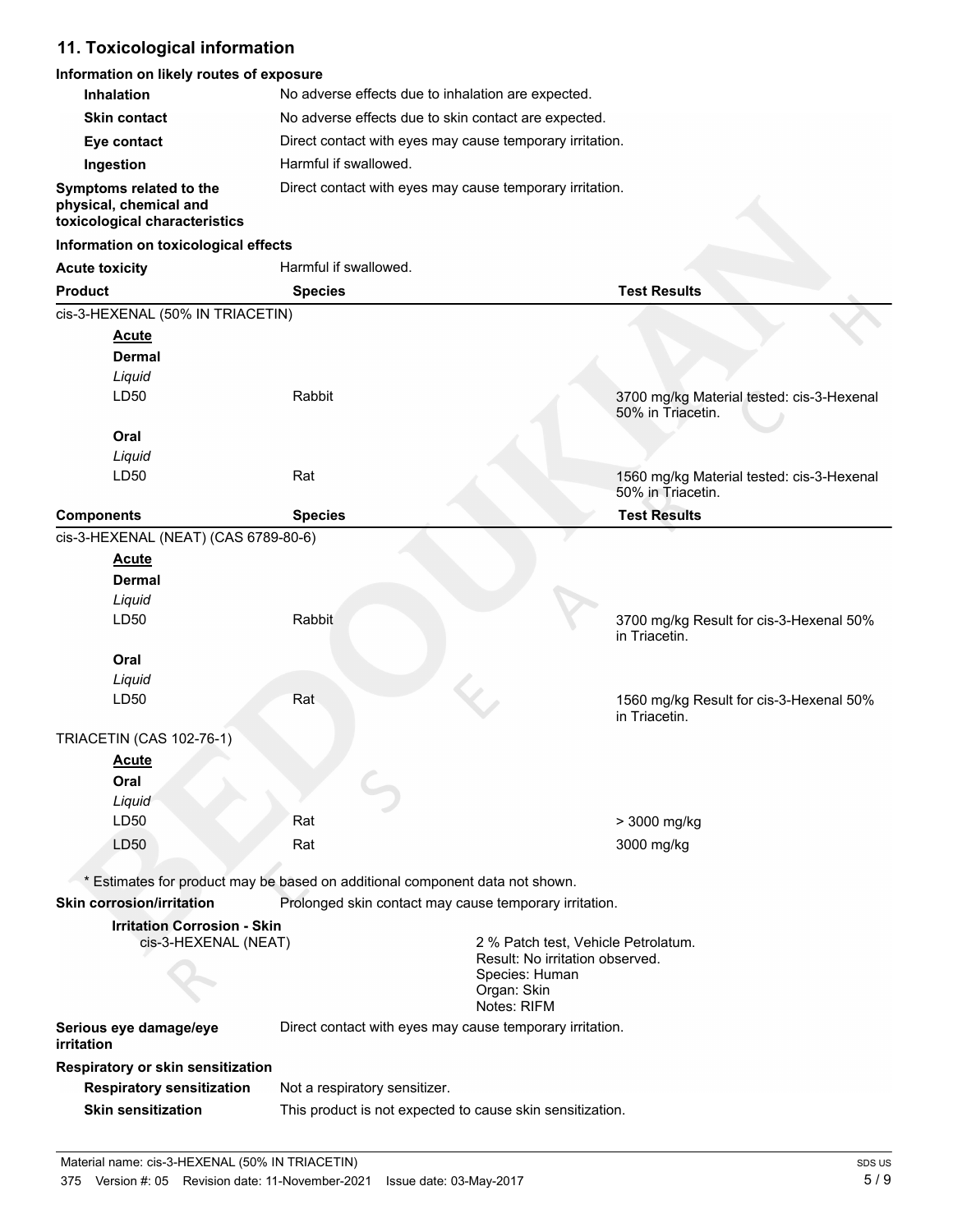| <b>Skin sensitization</b>                             |                                                                                                                                                                                                                        |                                                                                                                                                                                             |
|-------------------------------------------------------|------------------------------------------------------------------------------------------------------------------------------------------------------------------------------------------------------------------------|---------------------------------------------------------------------------------------------------------------------------------------------------------------------------------------------|
| cis-3-HEXENAL (NEAT)                                  |                                                                                                                                                                                                                        | 2 % Patch test, Vehicle Petrolatum.                                                                                                                                                         |
|                                                       |                                                                                                                                                                                                                        | Result: Not sensitizing.<br>Species: Human                                                                                                                                                  |
|                                                       |                                                                                                                                                                                                                        | Organ: Skin                                                                                                                                                                                 |
|                                                       |                                                                                                                                                                                                                        | Notes: RIFM                                                                                                                                                                                 |
| <b>Germ cell mutagenicity</b>                         | mutagenic or genotoxic.                                                                                                                                                                                                | No data available to indicate product or any components present at greater than 0.1% are                                                                                                    |
| Carcinogenicity                                       | Not classifiable as to carcinogenicity to humans.                                                                                                                                                                      |                                                                                                                                                                                             |
|                                                       | IARC Monographs. Overall Evaluation of Carcinogenicity                                                                                                                                                                 |                                                                                                                                                                                             |
| Not listed.                                           |                                                                                                                                                                                                                        |                                                                                                                                                                                             |
|                                                       | OSHA Specifically Regulated Substances (29 CFR 1910.1001-1050)                                                                                                                                                         |                                                                                                                                                                                             |
| Not regulated.                                        |                                                                                                                                                                                                                        |                                                                                                                                                                                             |
|                                                       | US. National Toxicology Program (NTP) Report on Carcinogens                                                                                                                                                            |                                                                                                                                                                                             |
| Not listed.                                           |                                                                                                                                                                                                                        |                                                                                                                                                                                             |
| <b>Reproductive toxicity</b>                          |                                                                                                                                                                                                                        | This product is not expected to cause reproductive or developmental effects.                                                                                                                |
| Specific target organ toxicity -<br>single exposure   | Not classified.                                                                                                                                                                                                        |                                                                                                                                                                                             |
| Specific target organ toxicity -<br>repeated exposure | Not classified.                                                                                                                                                                                                        |                                                                                                                                                                                             |
| <b>Aspiration hazard</b>                              | Not an aspiration hazard.                                                                                                                                                                                              |                                                                                                                                                                                             |
| 12. Ecological information                            |                                                                                                                                                                                                                        |                                                                                                                                                                                             |
| <b>Ecotoxicity</b>                                    | The product is not classified as environmentally hazardous. However, this does not exclude the<br>possibility that large or frequent spills can have a harmful or damaging effect on the environment.                  |                                                                                                                                                                                             |
| Persistence and degradability                         | No data is available on the degradability of this product.                                                                                                                                                             |                                                                                                                                                                                             |
| <b>Bioaccumulative potential</b>                      |                                                                                                                                                                                                                        |                                                                                                                                                                                             |
| Partition coefficient n-octanol / water (log Kow)     |                                                                                                                                                                                                                        |                                                                                                                                                                                             |
| cis-3-HEXENAL (NEAT)                                  |                                                                                                                                                                                                                        | 1.58, US EPA. 2014. Estimation Programs Interface Suite™                                                                                                                                    |
|                                                       |                                                                                                                                                                                                                        | for Microsoft® Windows, v 4.11. US EPA, Washington, DC,<br>USA.                                                                                                                             |
| <b>TRIACETIN</b>                                      |                                                                                                                                                                                                                        | 0.25                                                                                                                                                                                        |
| <b>Mobility in soil</b>                               | No data available.                                                                                                                                                                                                     |                                                                                                                                                                                             |
| Other adverse effects                                 |                                                                                                                                                                                                                        | No other adverse environmental effects (e.g. ozone depletion, photochemical ozone creation<br>potential, endocrine disruption, global warming potential) are expected from this component.  |
| 13. Disposal considerations                           |                                                                                                                                                                                                                        |                                                                                                                                                                                             |
| <b>Disposal instructions</b>                          |                                                                                                                                                                                                                        | Collect and reclaim or dispose in sealed containers at licensed waste disposal site. Dispose of<br>contents/container in accordance with local/regional/national/international regulations. |
| <b>Local disposal regulations</b>                     | Dispose in accordance with all applicable regulations.                                                                                                                                                                 |                                                                                                                                                                                             |
| Hazardous waste code                                  | disposal company.                                                                                                                                                                                                      | The waste code should be assigned in discussion between the user, the producer and the waste                                                                                                |
| Waste from residues / unused<br>products              | Dispose of in accordance with local regulations. Empty containers or liners may retain some<br>product residues. This material and its container must be disposed of in a safe manner (see:<br>Disposal instructions). |                                                                                                                                                                                             |
|                                                       |                                                                                                                                                                                                                        |                                                                                                                                                                                             |

#### Since emptied containers may retain product residue, follow label warnings even after container is emptied. Empty containers should be taken to an approved waste handling site for recycling or disposal. **Contaminated packaging**

#### **14. Transport information**

| <b>DOT</b>                 |                                                                                                                                                                                 |
|----------------------------|---------------------------------------------------------------------------------------------------------------------------------------------------------------------------------|
| UN number                  | <b>UN1993</b>                                                                                                                                                                   |
| UN proper shipping name    | Flammable liquids, n.o.s. (cis-3-HEXENAL)                                                                                                                                       |
| Transport hazard class(es) |                                                                                                                                                                                 |
| <b>Class</b>               |                                                                                                                                                                                 |
| <b>Subsidiary risk</b>     |                                                                                                                                                                                 |
| Label(s)                   |                                                                                                                                                                                 |
| Packing group              | Ш                                                                                                                                                                               |
|                            | Special precautions for user Read safety instructions, SDS and emergency procedures before handling. Read safety<br>instructions, SDS and emergency procedures before handling. |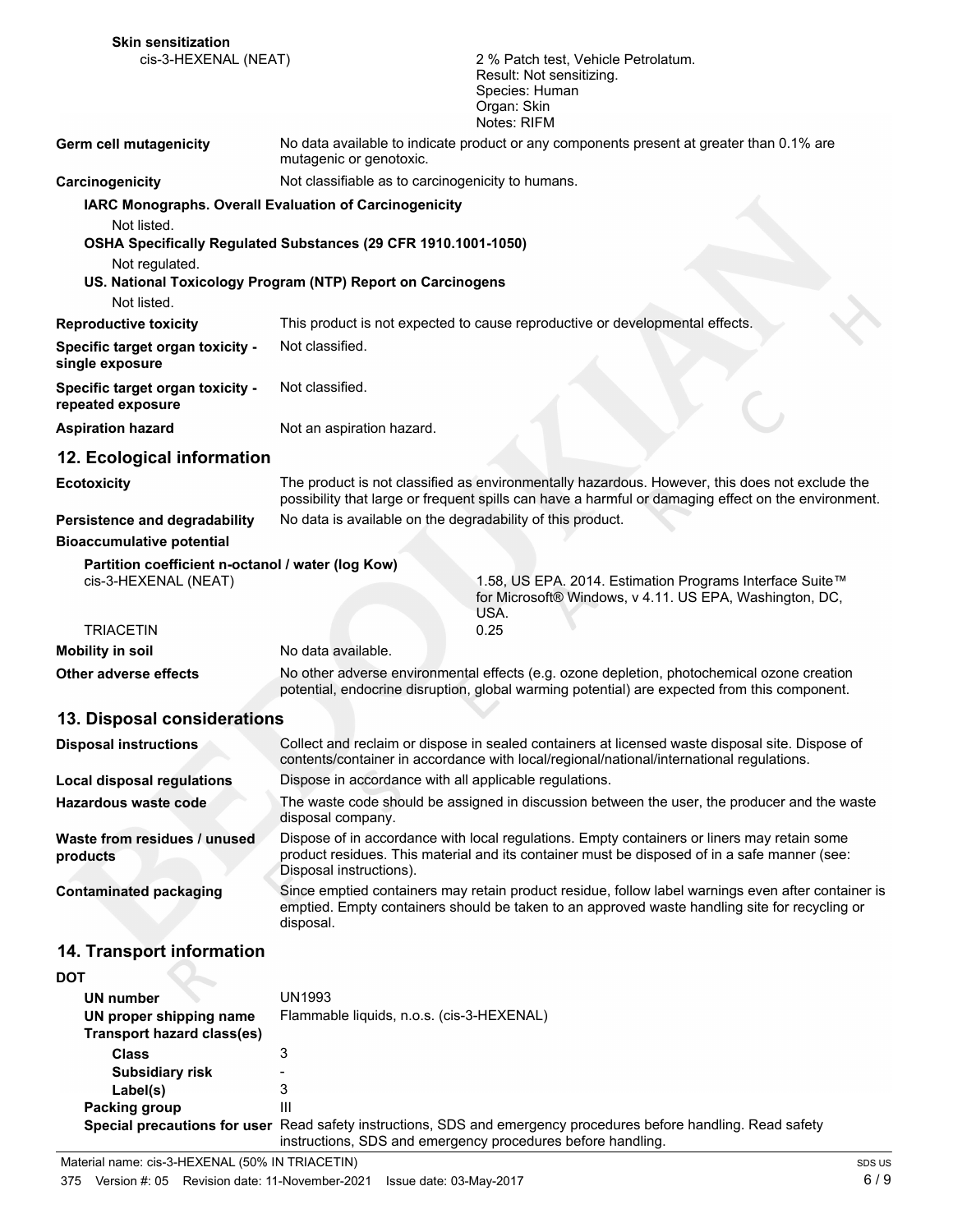| <b>Special provisions</b>                                      | B1, B52, IB3, T4, TP1, TP29                                                                                                                                                     |
|----------------------------------------------------------------|---------------------------------------------------------------------------------------------------------------------------------------------------------------------------------|
| <b>Packaging exceptions</b>                                    | 150                                                                                                                                                                             |
| Packaging non bulk                                             | 203                                                                                                                                                                             |
| Packaging bulk                                                 | 242                                                                                                                                                                             |
| <b>IATA</b>                                                    |                                                                                                                                                                                 |
| <b>UN number</b>                                               | <b>UN1993</b>                                                                                                                                                                   |
| UN proper shipping name                                        | Flammable liquid, n.o.s. (cis-3-HEXENAL)                                                                                                                                        |
| <b>Transport hazard class(es)</b>                              |                                                                                                                                                                                 |
| Class                                                          | 3                                                                                                                                                                               |
| <b>Subsidiary risk</b>                                         |                                                                                                                                                                                 |
| <b>Packing group</b>                                           | Ш                                                                                                                                                                               |
| <b>Environmental hazards</b>                                   | No.                                                                                                                                                                             |
| <b>ERG Code</b>                                                | 3L                                                                                                                                                                              |
|                                                                | Special precautions for user Read safety instructions, SDS and emergency procedures before handling. Read safety<br>instructions, SDS and emergency procedures before handling. |
| <b>Other information</b>                                       |                                                                                                                                                                                 |
| Passenger and cargo<br>aircraft                                | Allowed with restrictions.                                                                                                                                                      |
| Cargo aircraft only                                            | Allowed with restrictions.                                                                                                                                                      |
| <b>IMDG</b>                                                    |                                                                                                                                                                                 |
| UN number                                                      | <b>UN1993</b>                                                                                                                                                                   |
| UN proper shipping name                                        | FLAMMABLE LIQUID, N.O.S. (cis-3-HEXENAL)                                                                                                                                        |
| <b>Transport hazard class(es)</b>                              |                                                                                                                                                                                 |
| <b>Class</b>                                                   | 3                                                                                                                                                                               |
| <b>Subsidiary risk</b>                                         |                                                                                                                                                                                 |
| <b>Packing group</b>                                           | III                                                                                                                                                                             |
| <b>Environmental hazards</b>                                   |                                                                                                                                                                                 |
| <b>Marine pollutant</b>                                        | No.                                                                                                                                                                             |
| <b>EmS</b>                                                     | $F-E, S-E$                                                                                                                                                                      |
|                                                                | Special precautions for user Read safety instructions, SDS and emergency procedures before handling. Read safety<br>instructions, SDS and emergency procedures before handling. |
| Transport in bulk according to<br>Annoy II of MADDOL 72/70 and | Not established.                                                                                                                                                                |

 $\overline{\mathbf{C}}$ 

**Annex II of MARPOL 73/78 the IBC Code**



### **15. Regulatory information**

**US federal regulations**

This product is a "Hazardous Chemical" as defined by the OSHA Hazard Communication Standard, 29 CFR 1910.1200.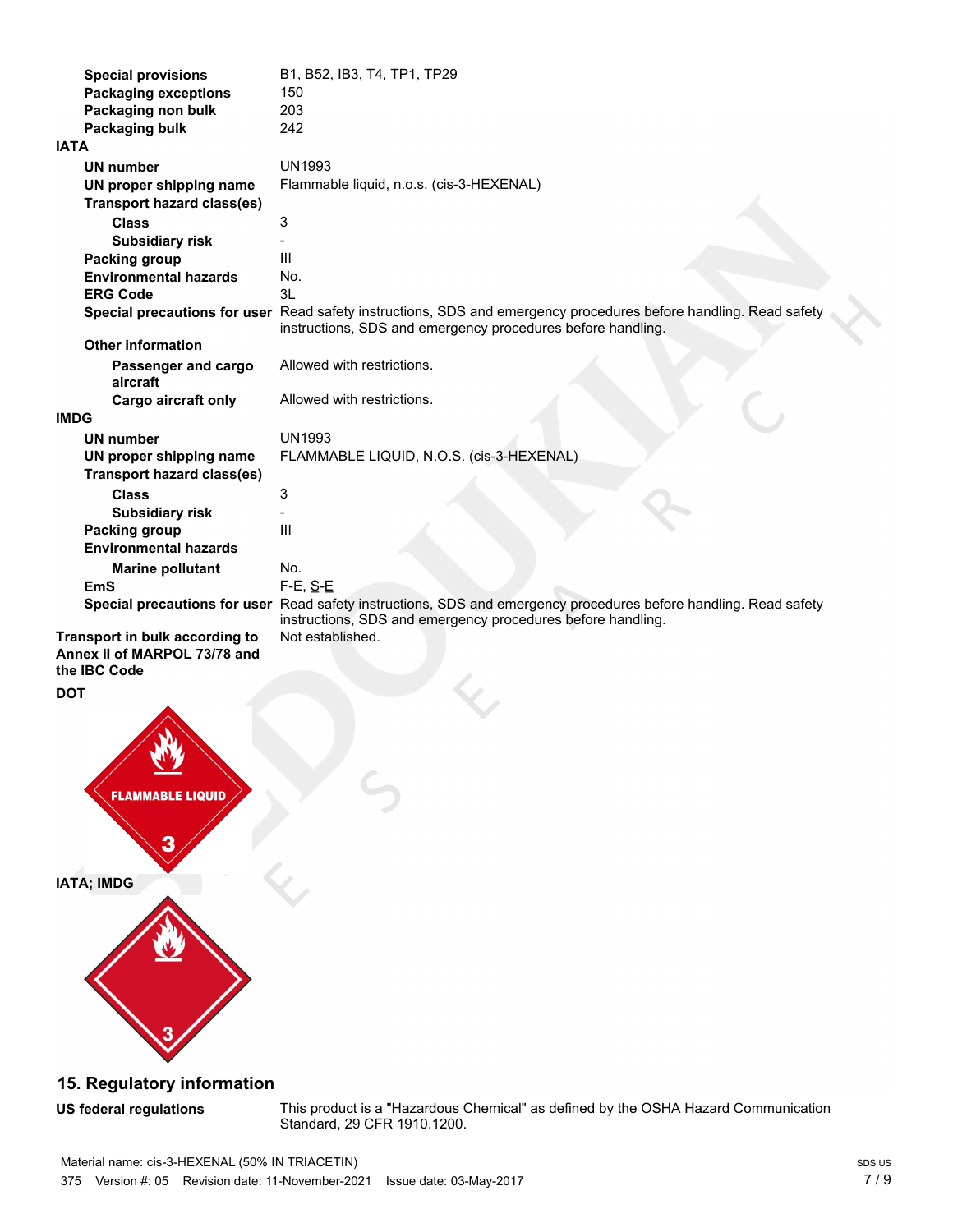| Not regulated.<br><b>CERCLA Hazardous Substance List (40 CFR 302.4)</b> |                                                                                                                                                                                                                                                                                                                                                                     |                        |
|-------------------------------------------------------------------------|---------------------------------------------------------------------------------------------------------------------------------------------------------------------------------------------------------------------------------------------------------------------------------------------------------------------------------------------------------------------|------------------------|
| Not listed.                                                             |                                                                                                                                                                                                                                                                                                                                                                     |                        |
| <b>SARA 304 Emergency release notification</b>                          |                                                                                                                                                                                                                                                                                                                                                                     |                        |
| Not regulated.                                                          |                                                                                                                                                                                                                                                                                                                                                                     |                        |
|                                                                         | OSHA Specifically Regulated Substances (29 CFR 1910.1001-1050)                                                                                                                                                                                                                                                                                                      |                        |
| Not regulated.                                                          |                                                                                                                                                                                                                                                                                                                                                                     |                        |
|                                                                         | Superfund Amendments and Reauthorization Act of 1986 (SARA)                                                                                                                                                                                                                                                                                                         |                        |
| <b>Hazard categories</b>                                                | Immediate Hazard - Yes<br>Delayed Hazard - No<br>Fire Hazard - Yes<br>Pressure Hazard - No<br>Reactivity Hazard - No                                                                                                                                                                                                                                                |                        |
| <b>SARA 302 Extremely hazardous substance</b>                           |                                                                                                                                                                                                                                                                                                                                                                     |                        |
| Not listed.                                                             |                                                                                                                                                                                                                                                                                                                                                                     |                        |
| SARA 311/312 Hazardous<br>chemical                                      | Yes                                                                                                                                                                                                                                                                                                                                                                 |                        |
| SARA 313 (TRI reporting)<br>Not regulated.                              |                                                                                                                                                                                                                                                                                                                                                                     |                        |
| <b>Other federal regulations</b>                                        |                                                                                                                                                                                                                                                                                                                                                                     |                        |
|                                                                         | Clean Air Act (CAA) Section 112 Hazardous Air Pollutants (HAPs) List                                                                                                                                                                                                                                                                                                |                        |
| Not regulated.                                                          | Clean Air Act (CAA) Section 112(r) Accidental Release Prevention (40 CFR 68.130)                                                                                                                                                                                                                                                                                    |                        |
| Not regulated.<br><b>Safe Drinking Water Act</b><br>(SDWA)              | Not regulated.                                                                                                                                                                                                                                                                                                                                                      |                        |
| <b>US state regulations</b>                                             | California Safe Drinking Water and Toxic Enforcement Act of 1986 (Proposition 65): This material<br>is not known to contain any chemicals currently listed as carcinogens or reproductive toxins.                                                                                                                                                                   |                        |
| <b>International Inventories</b>                                        |                                                                                                                                                                                                                                                                                                                                                                     |                        |
| Country(s) or region                                                    | Inventory name                                                                                                                                                                                                                                                                                                                                                      | On inventory (yes/no)* |
| Australia                                                               | Australian Inventory of Chemical Substances (AICS)                                                                                                                                                                                                                                                                                                                  | Yes                    |
| Canada                                                                  | Domestic Substances List (DSL)                                                                                                                                                                                                                                                                                                                                      | Yes                    |
| Canada                                                                  | Non-Domestic Substances List (NDSL)                                                                                                                                                                                                                                                                                                                                 | No                     |
| China                                                                   | Inventory of Existing Chemical Substances in China (IECSC)                                                                                                                                                                                                                                                                                                          | Yes                    |
| Europe                                                                  | European Inventory of Existing Commercial Chemical<br>Substances (EINECS)                                                                                                                                                                                                                                                                                           | Yes                    |
| Europe                                                                  | European List of Notified Chemical Substances (ELINCS)                                                                                                                                                                                                                                                                                                              | No                     |
| Japan                                                                   | Inventory of Existing and New Chemical Substances (ENCS)                                                                                                                                                                                                                                                                                                            | Yes                    |
| Korea                                                                   | Existing Chemicals List (ECL)                                                                                                                                                                                                                                                                                                                                       | No                     |
| New Zealand                                                             | New Zealand Inventory                                                                                                                                                                                                                                                                                                                                               | Yes                    |
| Philippines                                                             | Philippine Inventory of Chemicals and Chemical Substances<br>(PICCS)                                                                                                                                                                                                                                                                                                | Yes                    |
| Taiwan                                                                  | Taiwan Toxic Chemical Substances (TCS)                                                                                                                                                                                                                                                                                                                              | No                     |
| United States & Puerto Rico                                             | Toxic Substances Control Act (TSCA) Inventory                                                                                                                                                                                                                                                                                                                       | Yes                    |
| $country(s)$ .                                                          | *A "Yes" indicates that all components of this product comply with the inventory requirements administered by the governing country(s)<br>A "No" indicates that one or more components of the product are not listed or exempt from listing on the inventory administered by the governing<br>16. Other information, including date of preparation or last revision |                        |

| <b>Issue date</b>    | 03-May-2017      |
|----------------------|------------------|
| <b>Revision date</b> | 11-November-2021 |
| <b>Version #</b>     | 05               |